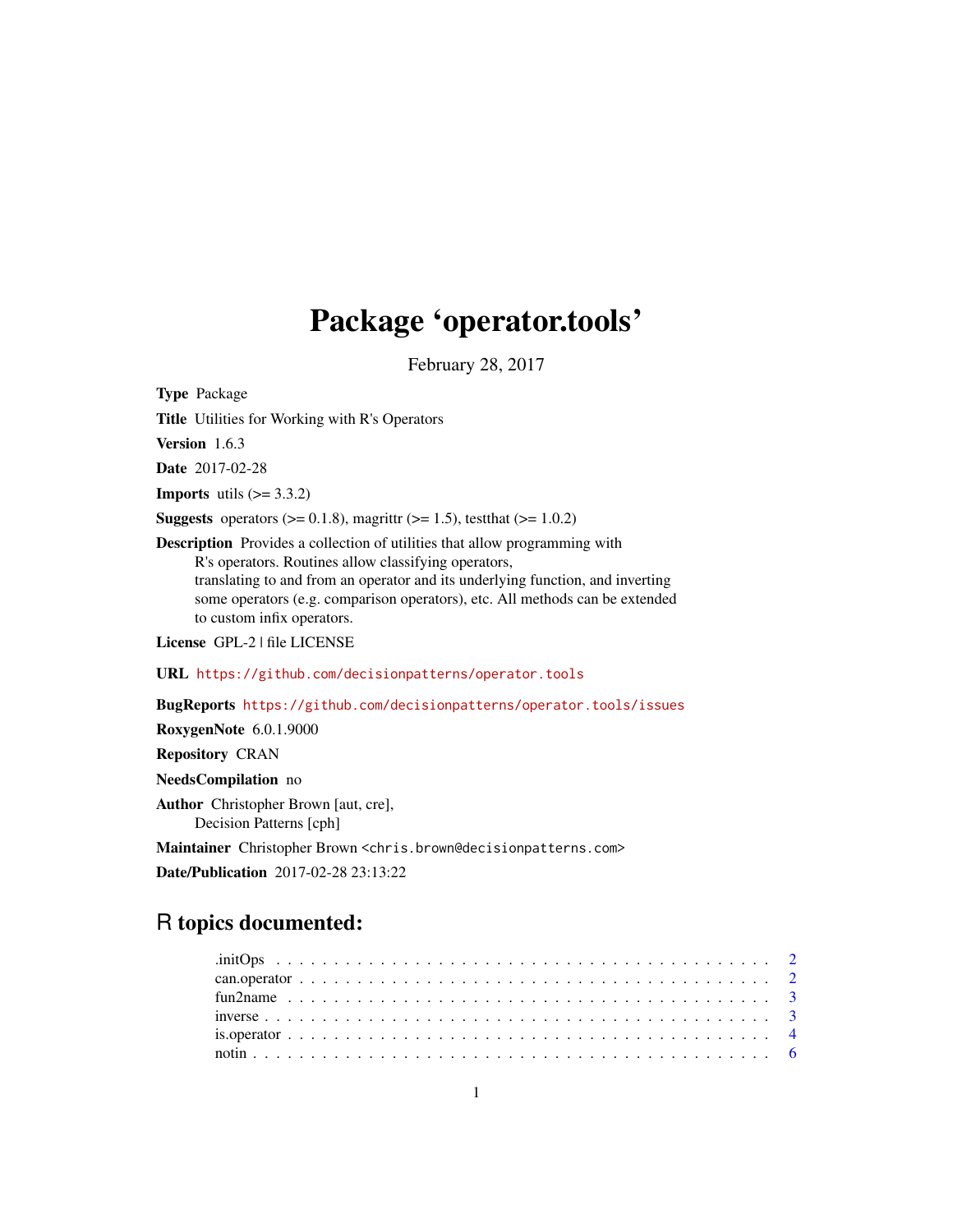# <span id="page-1-0"></span>2 can.operator

| Index |  |  |
|-------|--|--|
|       |  |  |
|       |  |  |
|       |  |  |
|       |  |  |
|       |  |  |

.initOps *Initialize operators*

# Description

Initialize operators

# Usage

.initOps()

can.operator *can.operator*

# Description

tests whether an object can be coerced to a operator, optionally an operator of 'types'.

# Usage

can.operator(x, ...)

# Arguments

| x.                      | object; to test                                                                                                               |
|-------------------------|-------------------------------------------------------------------------------------------------------------------------------|
| $\cdot$ $\cdot$ $\cdot$ | additional arguments                                                                                                          |
|                         | can, operator test whether an object can be coerced to an operator. Methods<br>exist for name, function amd character classes |

# Value

logical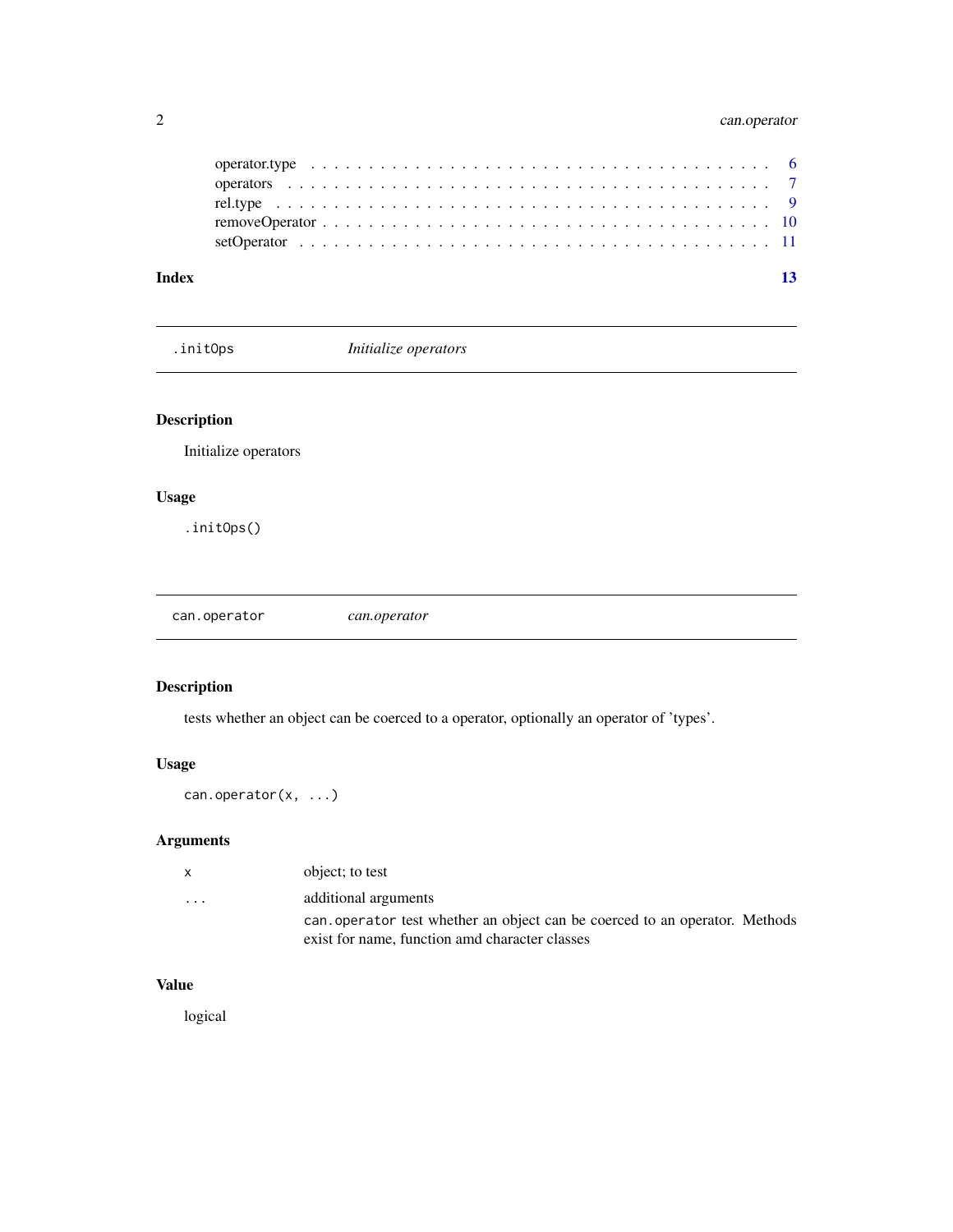<span id="page-2-0"></span>

# Description

fun2name compares a function (body) to all defined functions. If an identical match is found to a defined function, that function is returned. NB. This does not search through S4 methods.

#### Usage

fun2name(f)

name2fun(x)

# Arguments

| $\mathsf{f}$ | function                                                                                                                                                                         |
|--------------|----------------------------------------------------------------------------------------------------------------------------------------------------------------------------------|
| $\mathsf{x}$ | name; more specifically, an object to be converted into a name and eval'd                                                                                                        |
|              | fun2name compares the function against existing functions using identical. If<br>a match is found, the name of the matching function (expressed as a character<br>) is returned. |
|              | fun2name will not work for S4 Methods.                                                                                                                                           |
|              |                                                                                                                                                                                  |

#### Details

name2fun simply converts its argument to a name and than evals it to produce a function definition

# Value

fun2name: character (name of function) name2fun: function

inverse *Invert an R operator*

# Description

inverse is a S3 generic method for inverting an R operator in the mathematical sense. Presently, inverses are defined for relational operators, i.e. changing > to <= etc.

# Usage

inverse(x, ...)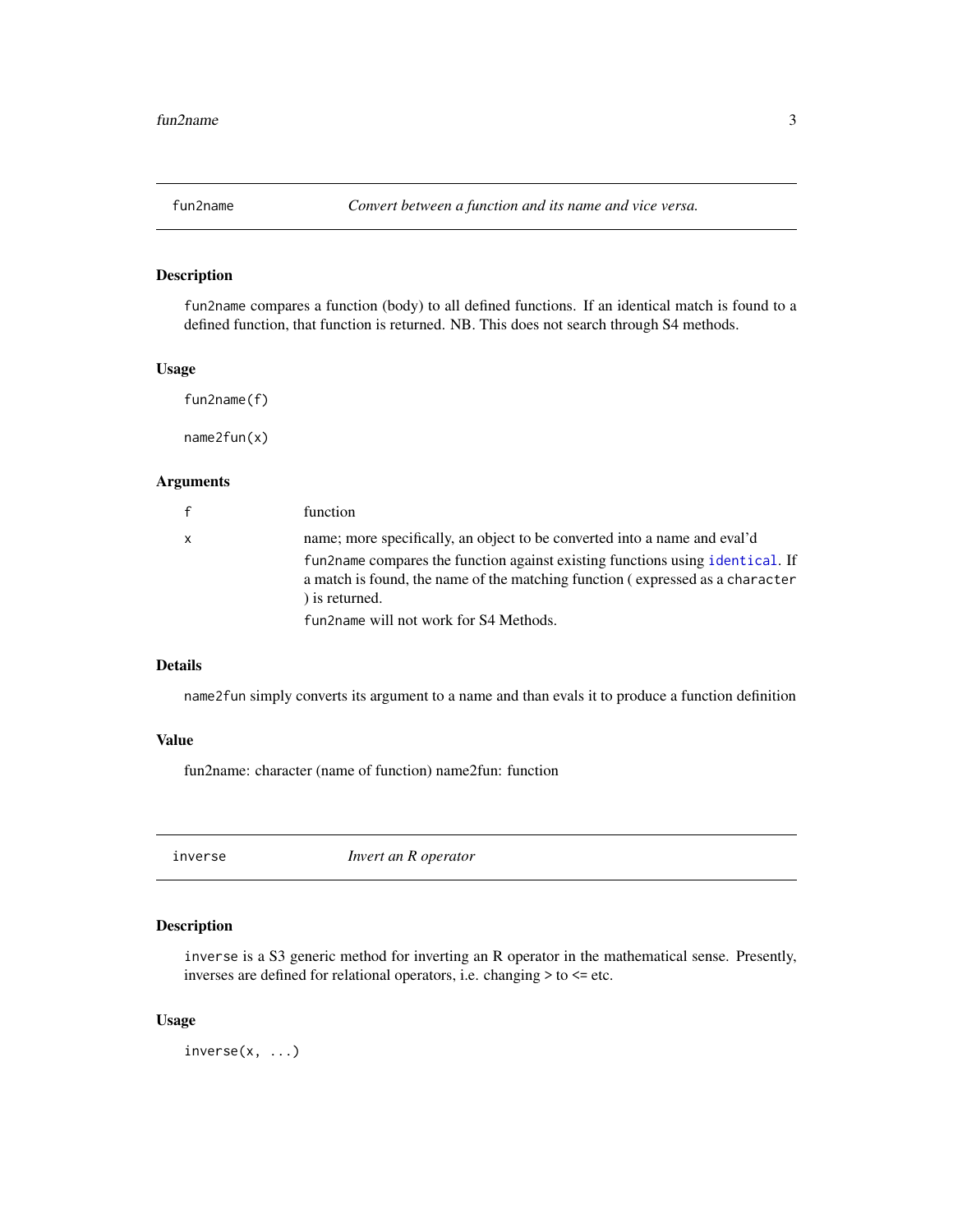<span id="page-3-0"></span>4 is.operator

### Arguments

| x        | object representing an R operator |
|----------|-----------------------------------|
| $\cdots$ | additional arguments              |

# Details

Arguments will be checked against the defined list of inverses, If an entry exists, the corresponding inverse is returned.

# Value

inverse returns the inverse in the same form as the x argument. Thus, if a name is provided, a name is returned. If a function is provided, a function is returned.

# Author(s)

Christopher Brown

# References

http://en.wikipedia.org/wiki/Inverse\_mathematics.

# See Also

[operators](#page-6-1) especially operators(type="relational"))

# Examples

```
## Not run:
  inverse( as.name( '!=' ) )
  inverse( `==` )
```
## End(Not run)

is.operator *Utilities for operators*

# Description

These S4 Methods are utilies for working with operators. In R, operators are functions with special syntax.

# Usage

is.operator(x, ...)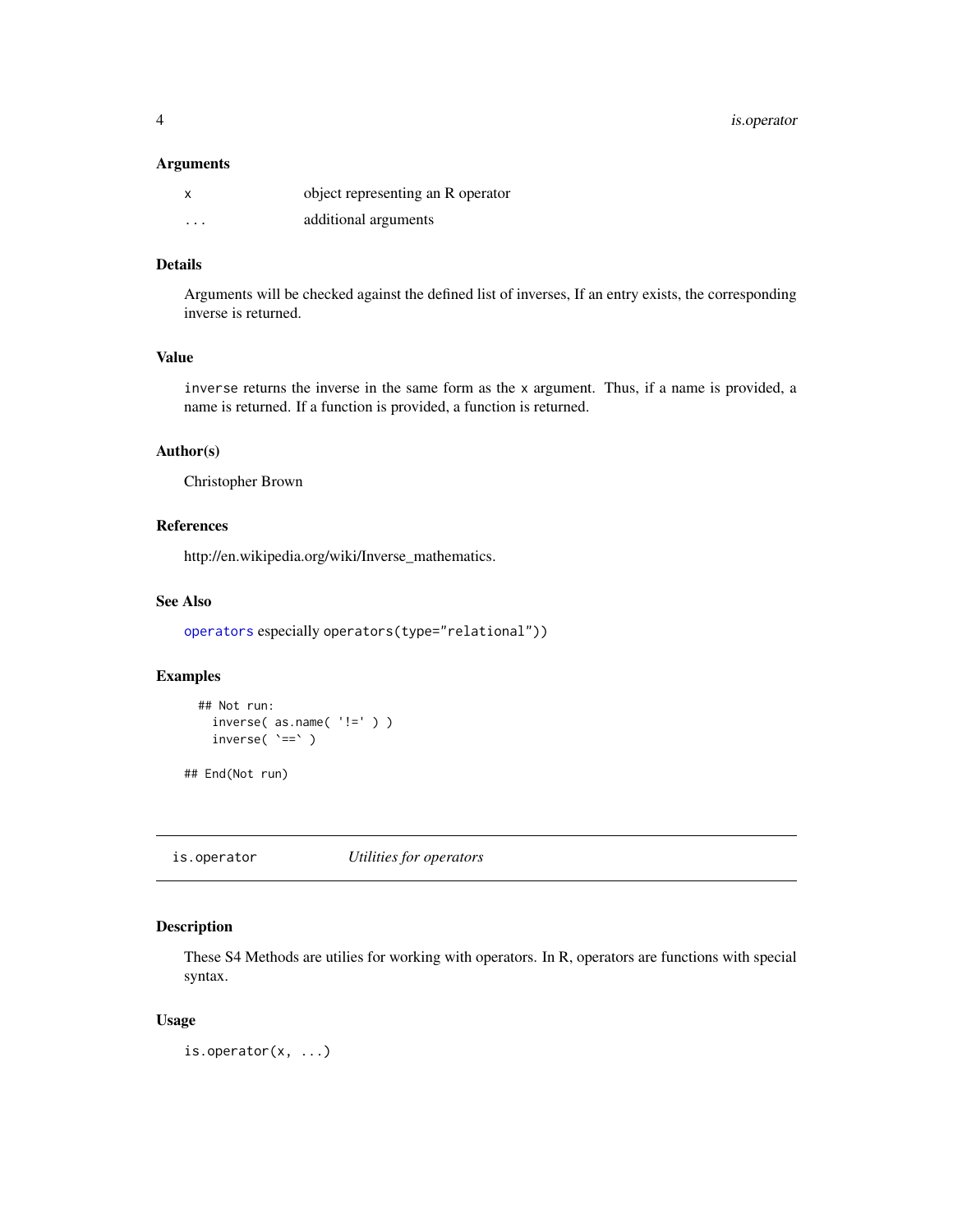#### <span id="page-4-0"></span>is.operator 5

#### **Arguments**

| $\boldsymbol{\mathsf{x}}$ | object to be tested or coerced. Can be function or name. |
|---------------------------|----------------------------------------------------------|
| $\cdot$ $\cdot$ $\cdot$   | additional arguments passed to operators.                |

# Details

is.operator tests whether the object is one of the defined [operators](#page-6-1).

can.operator tests whether the object can be coerced to an operator.

as.operator coerced the object to an operator.

Optionally, you can specify one of the that it tests for a specific type of operator. See details, below.

An operator is R function with special syntax.

( See ??operator for examples of each. )

is.operator tests whether the argumenst is an operator.

as.operator coerces x to a operator, otherwise fails.

can.operator test whether the object can be coerced to an operator.

All functions can accepts a types argument which is passed to link{operators}. By specifying one or more types, these functions test using those types only.

New operators can be "registered" using [setOperator](#page-10-1).

# Value

is.operator and can.operator return logical.

as.operator returns the argument coerced to the concommitant R function.

#### Author(s)

Christopher Brown

#### See Also

[operators](#page-6-1), [apropos](#page-0-0), [match.fun](#page-0-0)

# Examples

```
## Not run:
 is.operator( `+` )
  is.operator( 'xyzzy' )
  is.operator( `+`, types="arithmetic" )
  is.operator( `+`, types="relational" )
 can.operator( `+` )
  can.operator( 'xyzzy' )
  can.operator( `+`, types="arithmetic" )
 can.operator( `+`, types="relational" )
```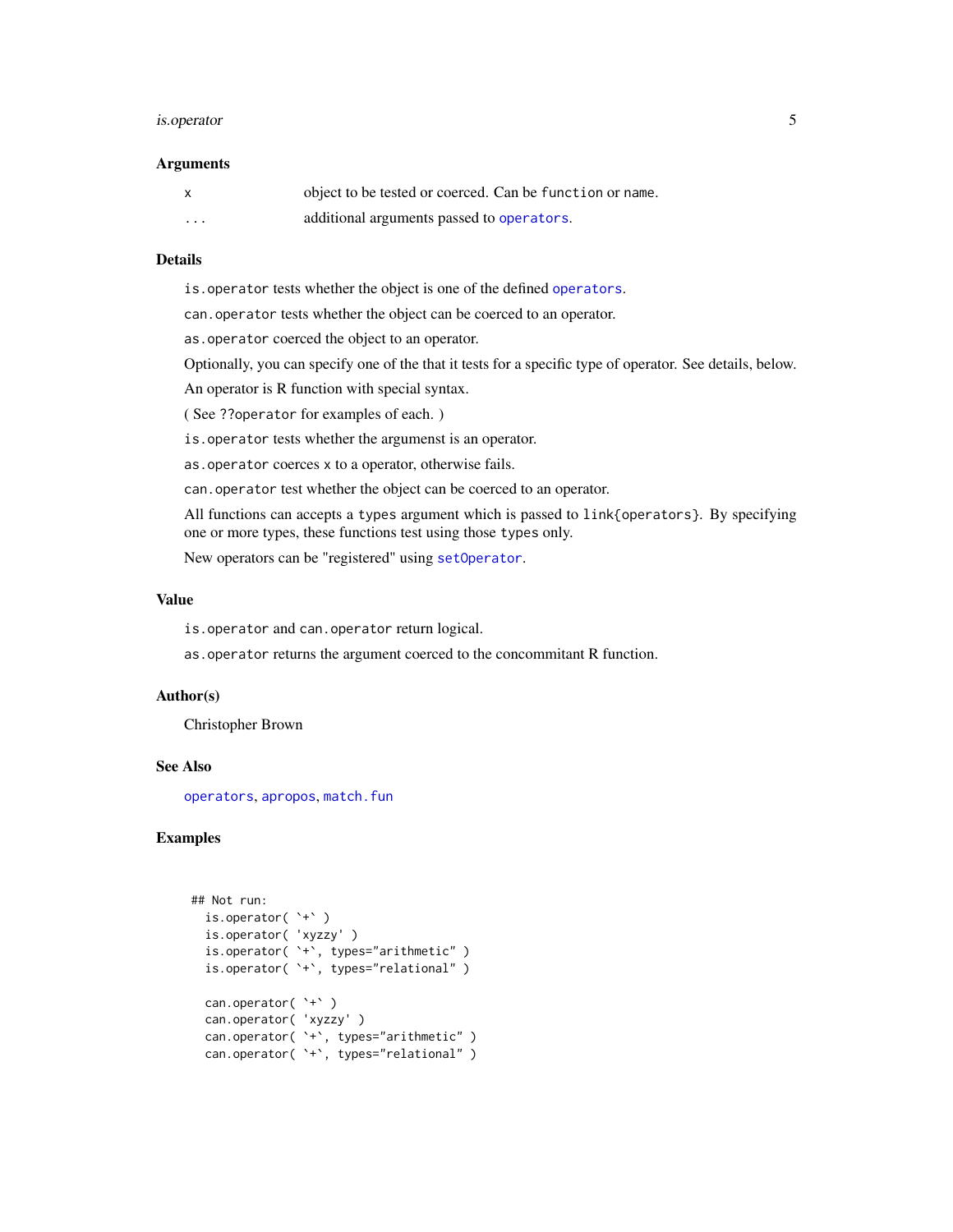```
as.operator( `+` )
as.operator( '+' )
as.operator( as.name('+') )
```
## End(Not run)

notin *NOT IN*

# Description

Commonly created NOT-IN operator

#### Usage

x %!in% table

#### Arguments

| X     | object on the lhs      |
|-------|------------------------|
| table | object/list on the rhs |

operator.type *Return the type for an operator.*

#### Description

Given an operator or its name/symbol, return the type of operator.

# Usage

```
operator.type(op)
```
#### Arguments

op An operator either as a name/symbol or function.

# Details

The operator is first checked against all operators that have been registered with the [setOperator](#page-10-1) command. If there is a match, its type is returned. If no matching operator is found, op is matched against unregistered operators that have been defined with the %any%-syntax. If a match is found, UNREGISTERED is returned.

The list of operators are maintained in .Options\$operators and be altered suing the [setOperator](#page-10-1) command.

<span id="page-5-0"></span>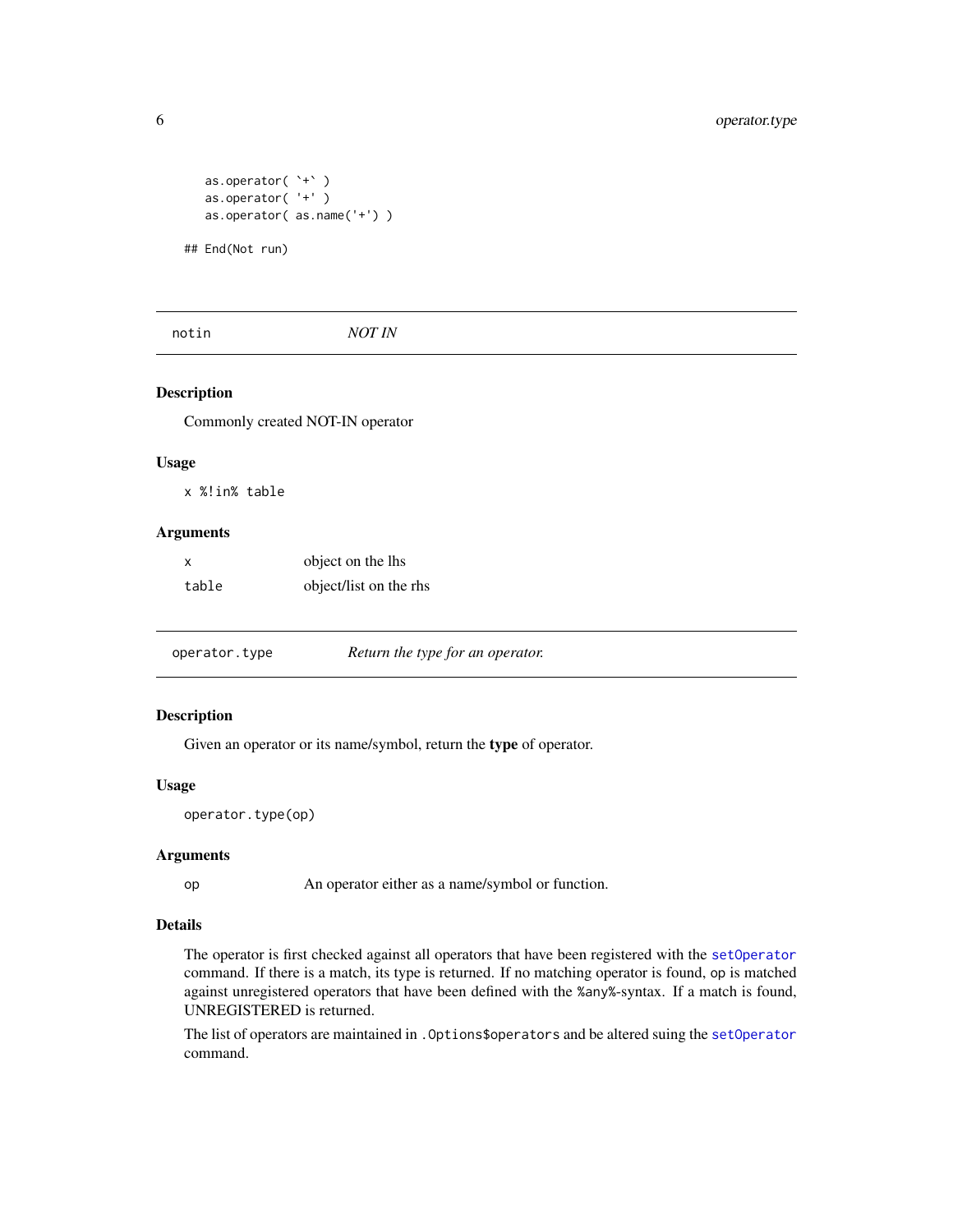#### <span id="page-6-0"></span>operators 7

# Value

A character value.

For registered operators, the registered type is returned. For Base R operators, the types come from [Syntax](#page-0-0).

For operators defined with the %any%-syntax but, not registered using [setOperator](#page-10-1), "UNREGIS-TERED" is returned.

NULL is returned otherwise.

#### Author(s)

Christopher Brown

# See Also

[operators](#page-6-1), [setOperator](#page-10-1). [Syntax](#page-0-0)

# Examples

```
## Not run:
  operator.type( `+` )
  operator.type( `<=` )
  e \leftarrow \text{quote}(A + B)operator.type( e[[1]] )
  operator.type( as.name('+') )
## End(Not run)
```
<span id="page-6-1"></span>operators *Return the \_names\_ of defined operators.*

# Description

operators returns the names of defined operators. Argument types can be used to select operators of a specified type(s) or GROUPING(s). See Details for specifics.

# Usage

operators(types = "REGISTERED")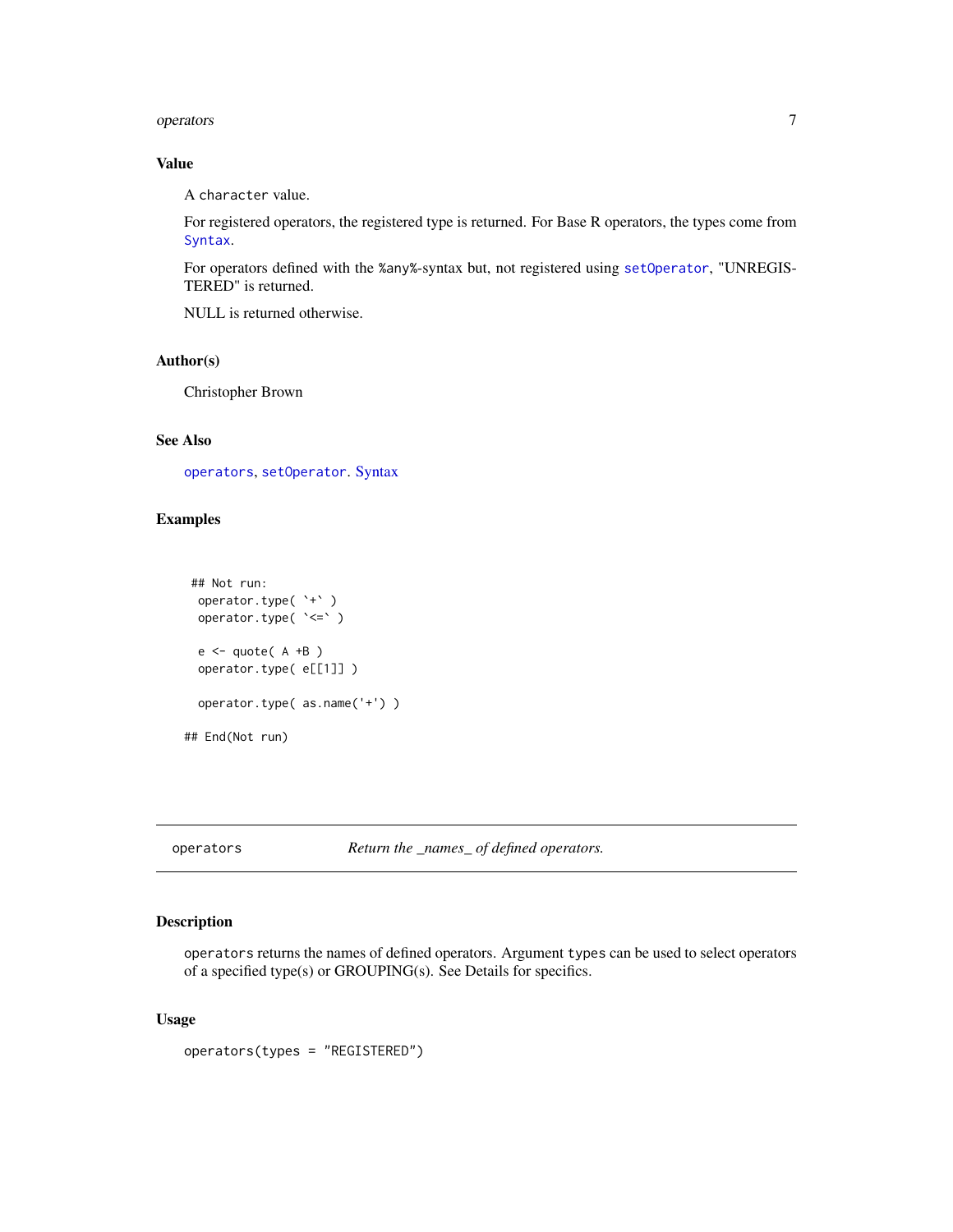#### <span id="page-7-0"></span>Arguments

types A character vector with the types of operators to return. The types may one or more of: 'namespace', 'component', 'indexing', 'sequence', 'arithmetic', 'relational', 'logical', 'tilde', 'assignment', 'help', 'user', or user-defined type specified in a call to [setOperator](#page-10-1). It may also be one of the special groups: 'REG(ISTERED)', 'UNREG(ISTERED)', 'SPECIAL', 'ALL'. See Details.

> operators provides the names of defined operators. These can be either registered operators (using [setOperators](#page-10-2)), or unregistered operators definde by the %any% syntax.

> By default, only registered operators are returned. This is purely for performance reasons as an exhausting search for %any% functions is expensive.

See [Syntax.](#page-0-0)for the core R operators

types may also be one a special operator groupings:

- REG(ISTERED): (Default). Those registered by [setOperators](#page-10-2)
- UNREG(ISTERED): Unregisted operators, requires expensive search.
- ALL: All operators, requires expensive search of environments.
- SPECIAL: All operators defined using the %any% syntax.

# Value

character vector of unique operator names.

#### Note

The right arrow assignment operators,  $\rightarrow$  and  $\rightarrow$  is not an operator but a syntatic variant. Consequently, it does not behave properly as an operator. They are omitted from the operator list as they are not correctly identified as primitives or functions by the R language.

# Author(s)

Christopher Brown

#### References

```
https://cran.r-project.org/doc/manuals/R-lang.html https://bugs.r-project.org/bugzilla3/
show_bug.cgi?id=14310
```
# See Also

[Syntax](#page-0-0), [setOperator](#page-10-1), [setOperators](#page-10-2), and the help files on the individial operators.

# **Examples**

```
## Not run:
operators()
operators( types="arithmetic" )
operators( types=c("arithmetic","logical" ) )
```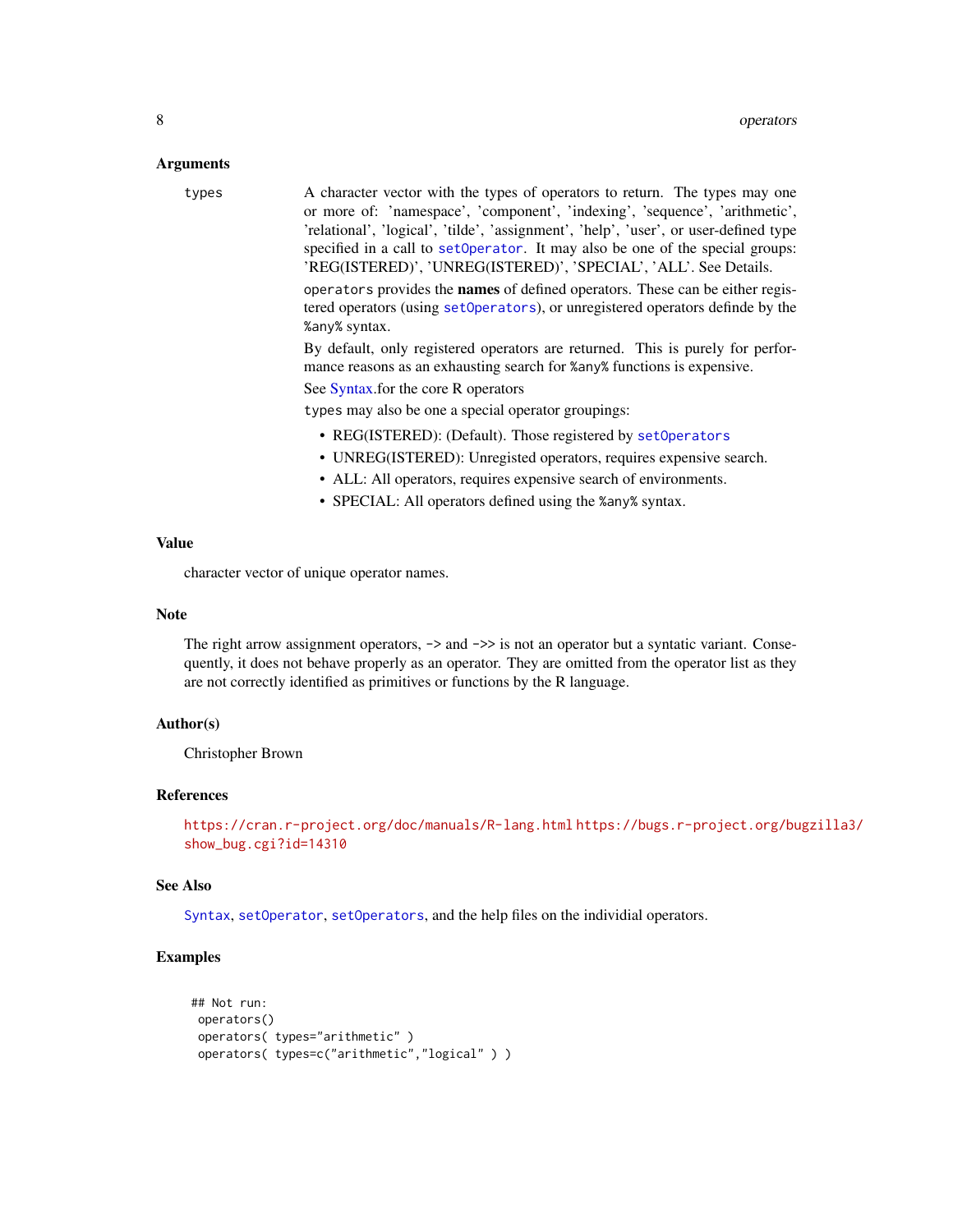#### <span id="page-8-0"></span>rel.type  $9$

```
operators( types='ALL' )
operators( types='REG' )
operators( types='UNREG' )
operators( types='SPECIAL' )
```
## End(Not run)

rel.type *Get the relational type of a relational operator.*

# Description

rel.type gets the relational type of a relational operator. The relational type is one of 'gt', 'lt', 'eq', 'ne'.

# Usage

rel.type(x)

# Arguments

x An operators expressed as a function or name

# Details

A relational operator is an operate that relates the relationship between arguments. The core relational operators are:  $>$ ,  $>=$ ,  $\lt$ ,  $\lt$ =,  $==$ ,  $!=$ ,

The relational.type is a simple roll-up of these operators.  $>$  and  $>=$  are gt, etc. The value is retrieved from .Options\$operators[[x]][['rel.type']] and can be defined for relational operators using [setOperator](#page-10-1).

A relational type provides an indication of nature of the relational operator.

# Value

character value of the operator. One of: 'gt', 'lt', 'eq', 'ne'.

# Author(s)

Christopher Brown

# See Also

[operators](#page-6-1), [setOperator](#page-10-1)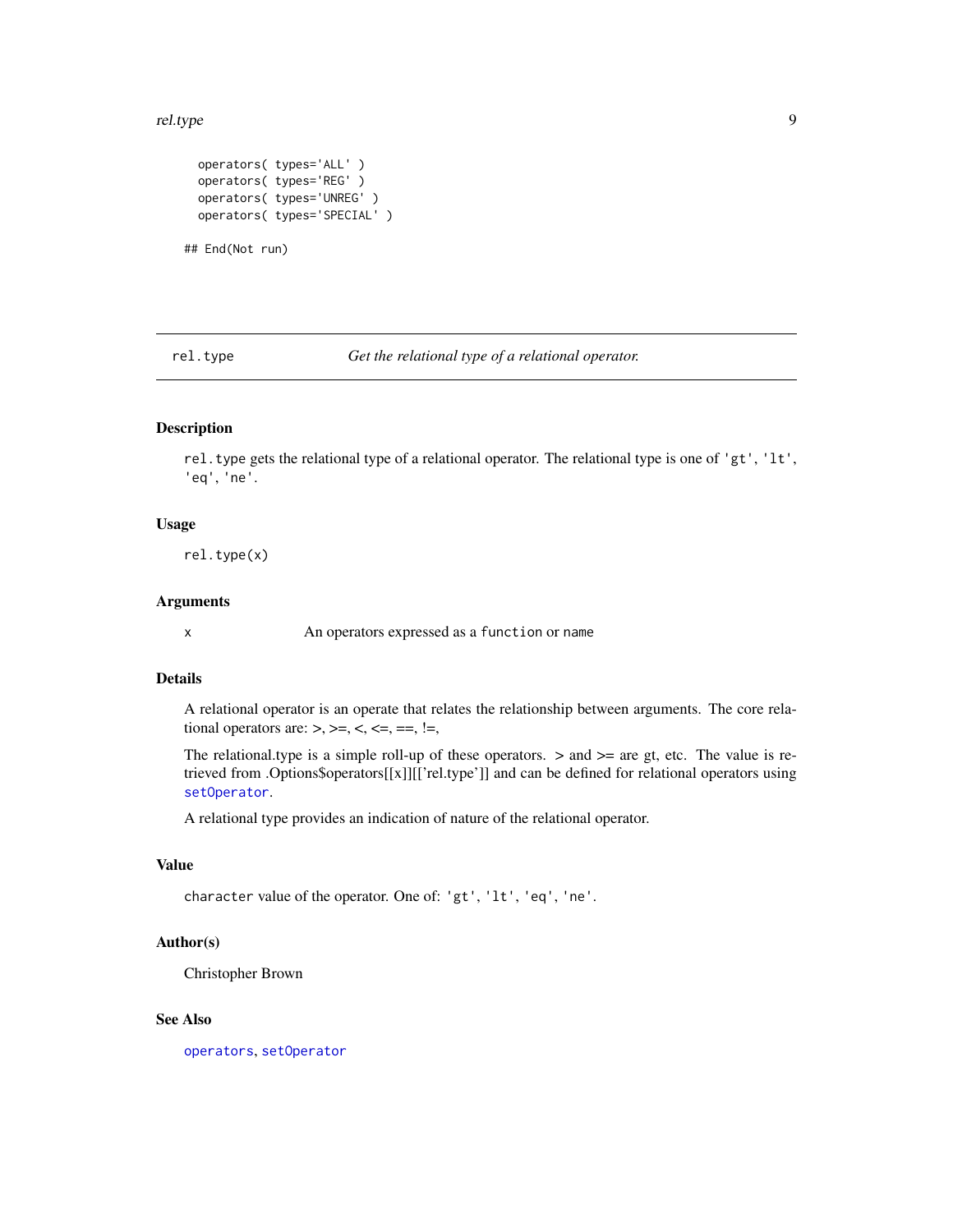# Examples

```
## Not run:
 rel.type( `==` )
 rel.type( as.name('==') )
## End(Not run)
```
removeOperator *Unregister a an operator.*

# Description

removeOperator unregisted an operator by removing it from the list of operators found at . Options\$operators . All operator attributes are that have been set will be lost.

#### Usage

removeOperator(x)

#### Arguments

x character. The name of the operator

# Details

Warns if the operator has not been registered.

# Value

None. Used for side-effects.

# Author(s)

Christopher Brown

#### See Also

[setOperators](#page-10-2) for registering Operators.

# Examples

```
# Unregister ? as an operator.
## Not run:
 removeOperator( '?' )
```
## End(Not run)

<span id="page-9-0"></span>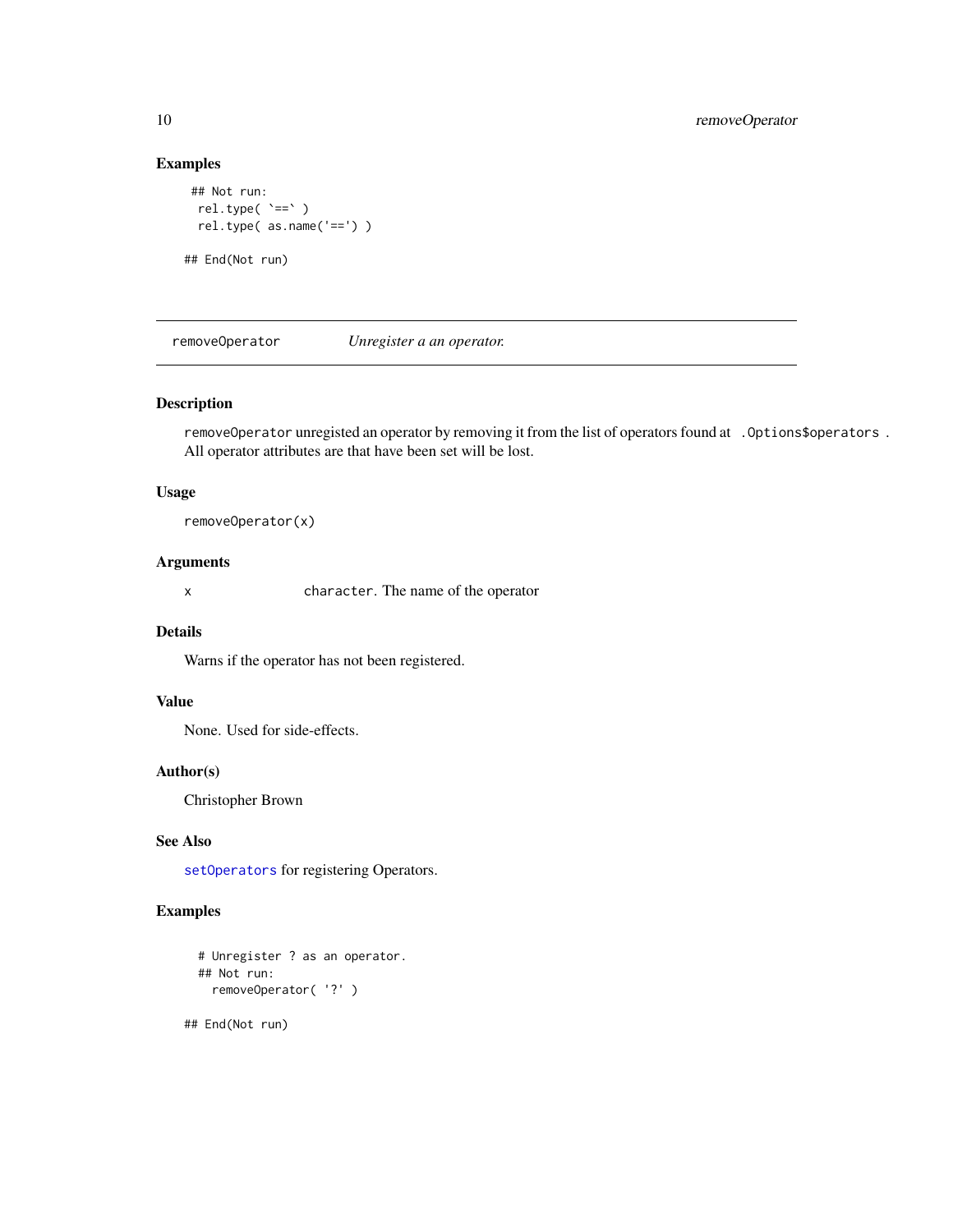<span id="page-10-1"></span><span id="page-10-0"></span>

# <span id="page-10-2"></span>Description

setOperator registers a user-defined operator as a given type. Subsequently, this operator can be treated as a member of a class of operators.

#### Usage

```
setOperator(name, type = "user", ...)
```
setOperators(...)

# Arguments

| name     | A character vector containing the <b>names</b> of one or more functions which will be<br>registered. |
|----------|------------------------------------------------------------------------------------------------------|
| tvpe     | The type of operator. See Details.                                                                   |
| $\cdots$ | Attributes for the operator(s).                                                                      |

#### Details

setOperators scans defined functions looking for any that have been defined by the user using the special any syntax. If found, these are registered with setOperator and given the default type='user'.

setOperator registers a single operator similar to the way that setMethod registers a method. The definition for these operators are defined by .Options\$operators.

setOperators scans the environments for user-defined operators. If found and not already registered, these are registered by setOperator. Registered operators are much more efficient than unregisted ones, so it is often advantageous to register the operators. When ... is supplied, these attributes are set for all unregistered operators.

Operators are allowed to have attributes. The one required attribute is type, which is just a character value that serves to classification the operator. On package load, All operators from base R are assigned a core type as specified in [Syntax.](#page-0-0) These are: namespace, component, indexing, sequence, arithmetic, arithmetic, relational, logical, tilde, assignment, help.

Users may use one of these types or assign a type of their own choosing. The type is largely unrestricted, but cannot be one of the reserved operator groupings: ALL, REG(ISTERED), UN-REG(ISTERED), SPECIAL or user. These have special meaning as described in [operators](#page-6-1). Users are encouraaged to make their own types in lower case.

# Value

None. This function exists for assigning a operator to options('operators').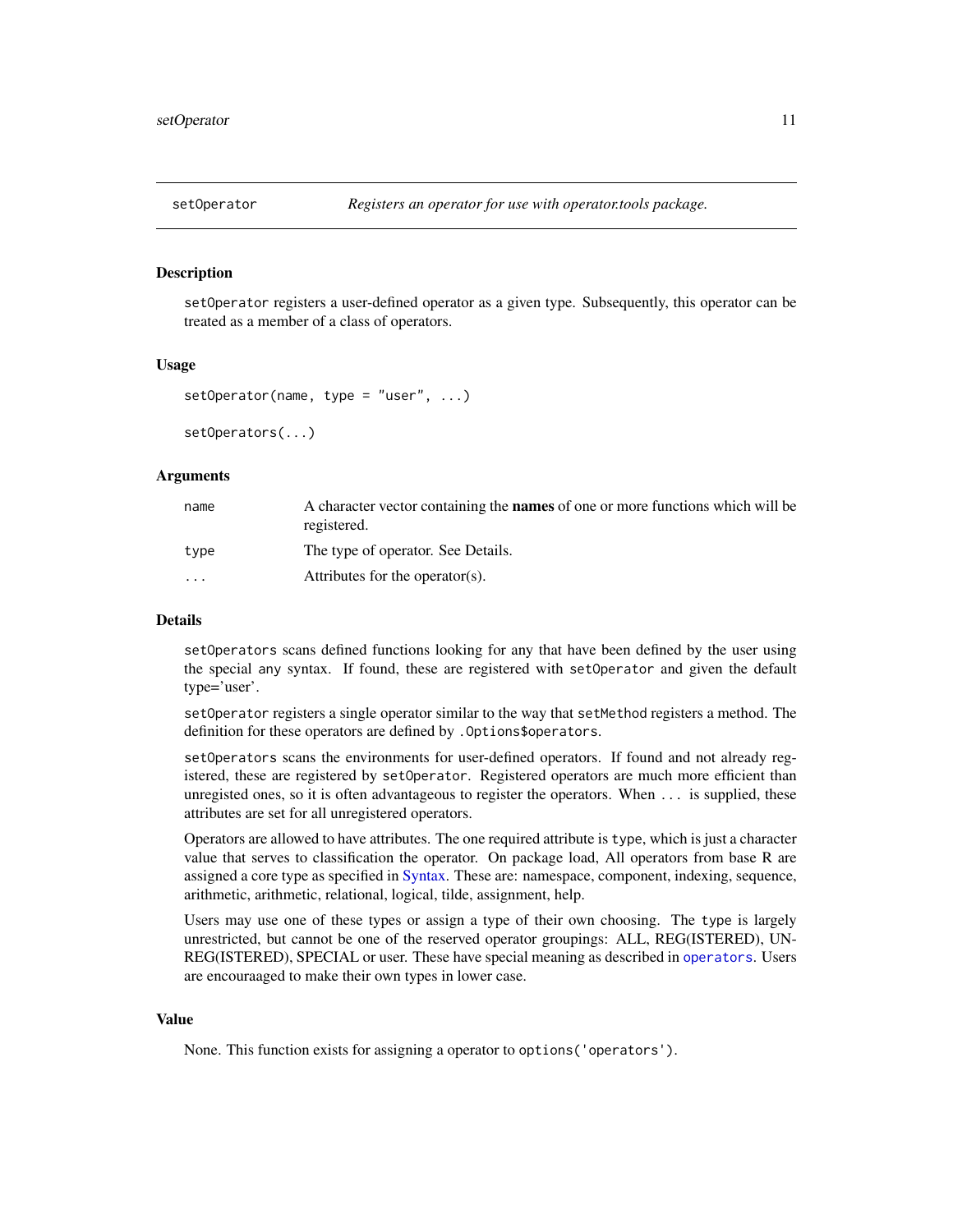# <span id="page-11-0"></span>12 setOperator

# Author(s)

Christopher Brown

# See Also

[operators](#page-6-1), [Syntax](#page-0-0)

# Examples

```
## Not run:
  setOperator( '%!in%', 'relational' )
  operators( type='relational' )
```
## End(Not run)